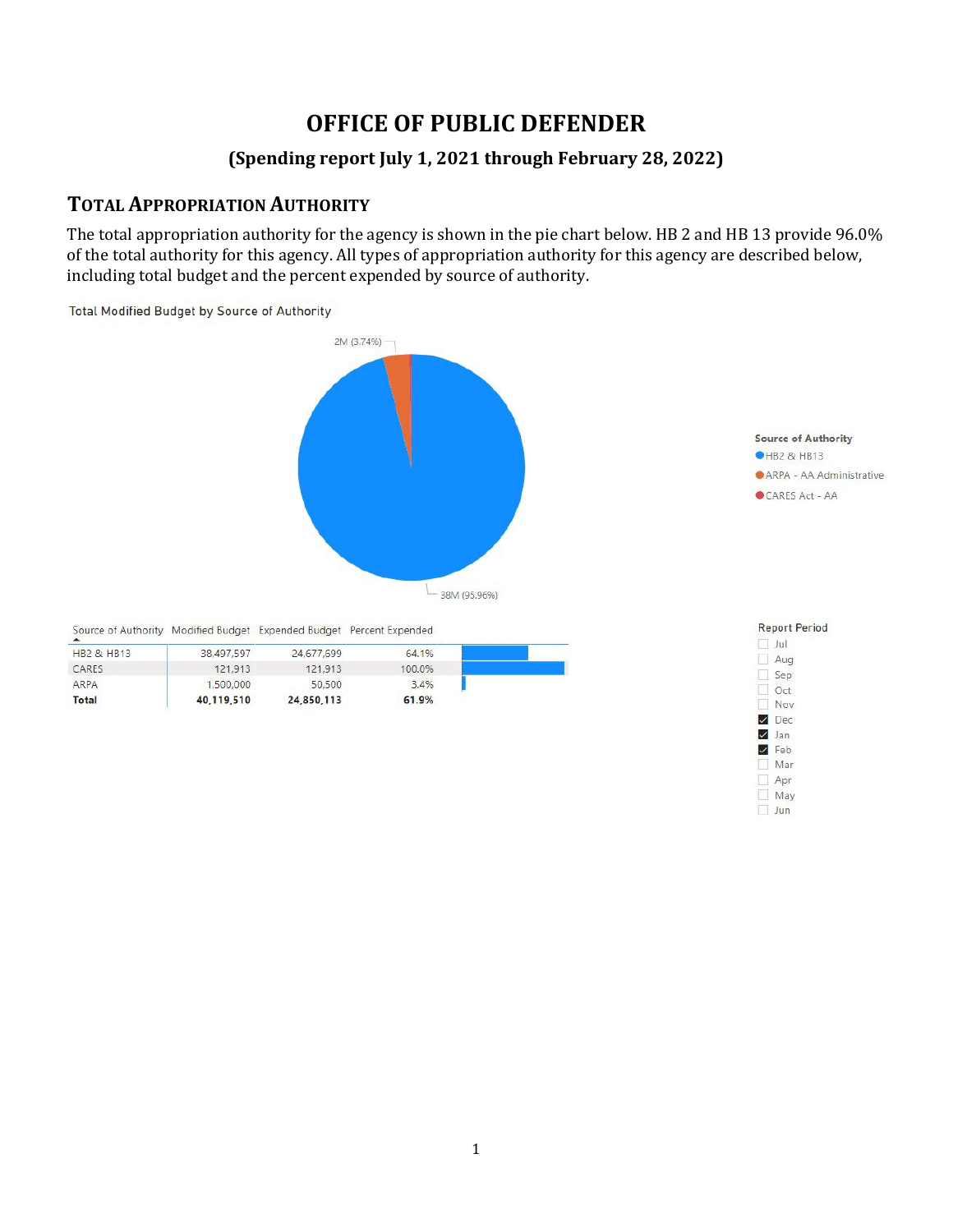#### *COVID-19 Authority*

The following chart is provided to allow the legislature to examine the funding that is available to the agency for COVID-19 impacts.

COVID Established Budget, COVID Continuing Budget. and COVID Expenditures by Fiscal Year



In FY 2022, OPD has \$1.6 million of various COVID related authority, as allocated by the executive. Through February, OPD expended \$172,413, or 10.6%, of the total authority. OPD had \$121,913 of Cares Act authority which was fully expended this fiscal year. Expenditures covered costs of information technology services in the agency. In FY 2022, OPD was also provided with a \$1.5 million allocation from HB 632, the American Rescue Plan Act (ARPA). The ARPA funding was provided specifically to address the COVID caused backlog of cases in Billings. OPD has initially allocated 43.3% of the funding to personal services and 56.7% to operating expenses and has expended \$50,500 of the operating expenses on contracted public defender attorney costs.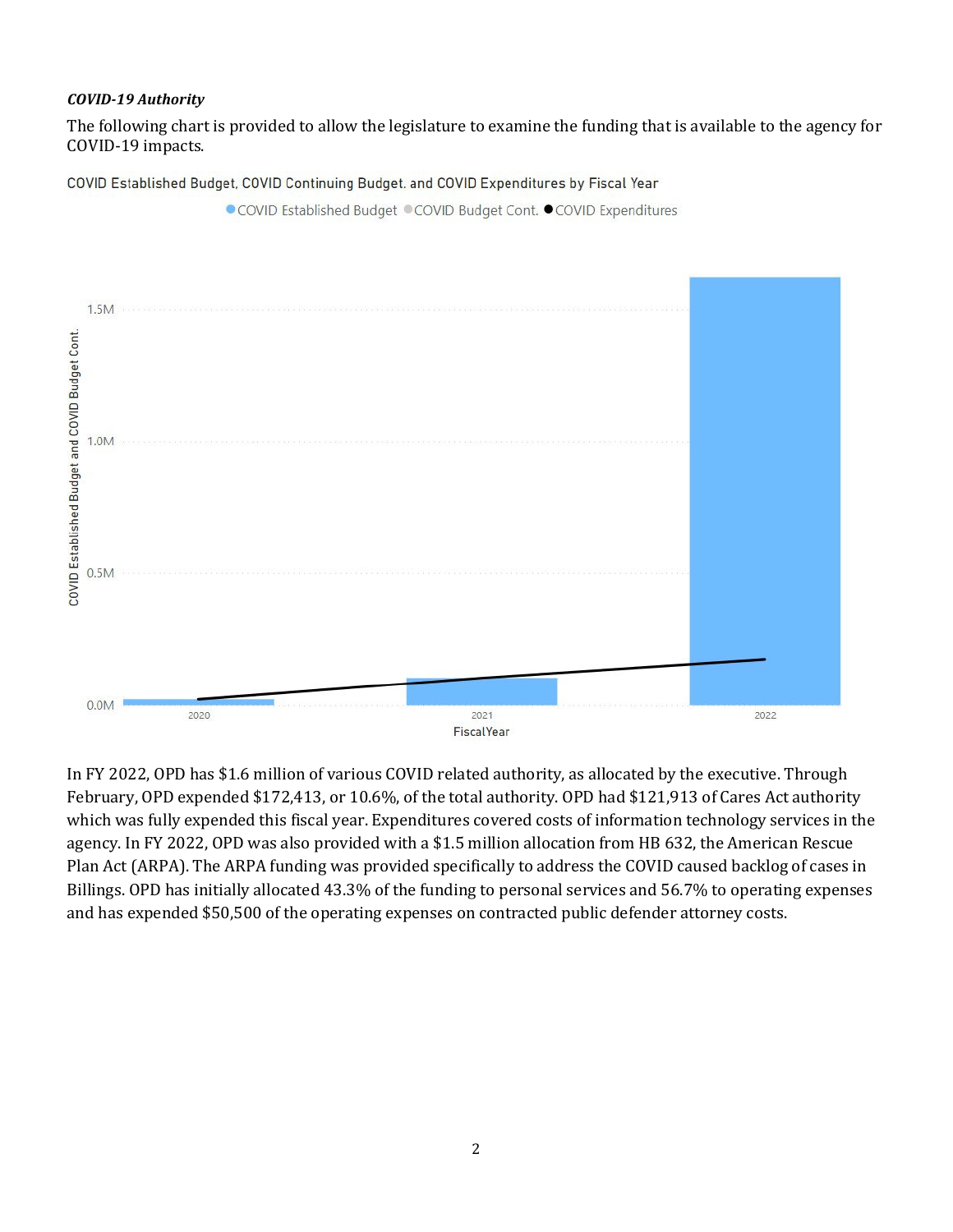## **HB 2 BUDGET MODIFICATIONS**

The following chart shows the HB 2 budget as passed by the legislature, including the pay plan, and the HB 2 modified budget through February 28, 2022. Net modifications to the budget include operating plan changes from one expenditure account to another, program transfers, reorganizations, and agency transfers of authority. The positive modifications and negative modifications are shown by program, expenditure account, and fund type.

| <b>Agency Name</b>                                                                                                   | December Modified March Modified<br>Budget | Budget         | <b>Net Modifications</b> |  |
|----------------------------------------------------------------------------------------------------------------------|--------------------------------------------|----------------|--------------------------|--|
| □ Public Defender                                                                                                    | 38,497,597                                 | 38,497,597     | 0                        |  |
| APPELLATE DEFENDER DIVISION                                                                                          | 2.349.994                                  | 2.361.494      | 11,500                   |  |
| CENTRAL SERVICES DIVISION                                                                                            | 3,671,273                                  | 3,759,273      | 88,000                   |  |
| <b>CONFLICT DEFENDER DIVISION</b>                                                                                    | 8,851,157                                  | 8,853,157      | 2,000                    |  |
| PUBLIC DEFENDER DIVISION                                                                                             | 23.625.172                                 | 23,523,672     | $-101,500$               |  |
| <b>Total</b>                                                                                                         | 38,497,597                                 | 38,497,597     | $\Omega$                 |  |
| Acct & Lvl 1 DESC                                                                                                    | December Modified March Modified           |                | <b>Net Modifications</b> |  |
|                                                                                                                      | Budget                                     | Budget         |                          |  |
| 61000 Personal Services                                                                                              | 27.210.284                                 | 27,210,284     |                          |  |
| 62000 Operating Expenses<br>$\begin{array}{c} \begin{array}{c} \begin{array}{c} \end{array} \end{array} \end{array}$ | 11,287,313                                 | 11,287.313     | $\mathbf{0}$             |  |
| <b>Fund Type</b>                                                                                                     | December                                   | March Modified | <b>Net Modifications</b> |  |
|                                                                                                                      | <b>Modified Budget</b>                     | Budget         |                          |  |

Legislative Budget Compared to Modified Budget - HB 2 Only

The figure above highlights modifications to the HB 2 budget that have occurred between December 2021 and February 2022. These modifications are then added to the modified budget that was presented at the December Interim Budget Committee (IBC) meeting. Between December and February, OPD requested the following modifications to the HB 2 budget:

- \$101,500 OPD reallocated operating expenses for the costs of the state information technology services from Public Defender Division to the other three divisions in the agency to match the needs of the programs
- \$49,332 –Although not seen in the figure above, OPD documented that the number of cases worked on meets or exceeds 0.5% growth as compared to the second quarter of FY 2021 and shifted the restricted authority to the HB 2 operating budget in the various programs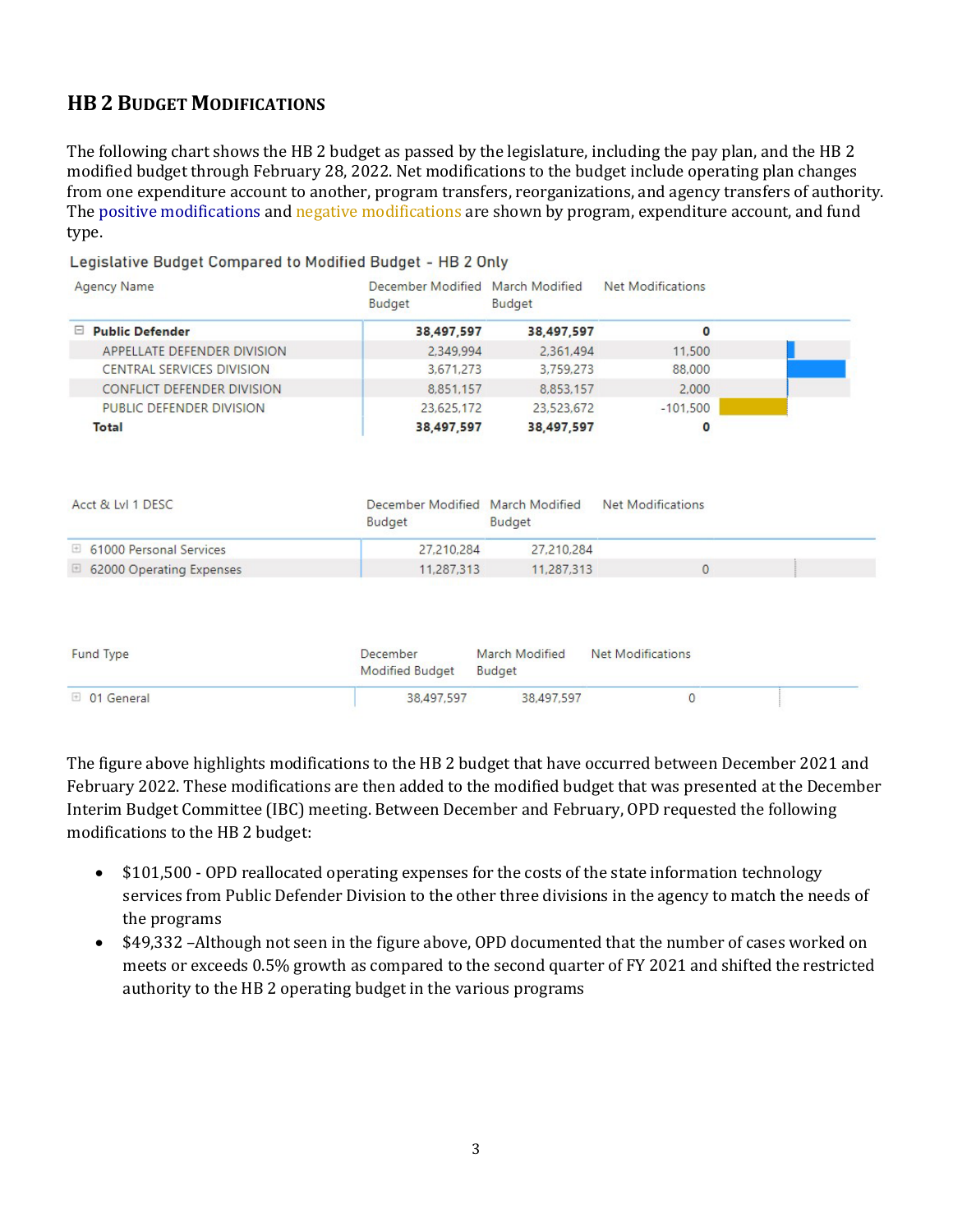## **HB 2 APPROPRIATION AUTHORITY**

The following chart shows the appropriated budget for the agency compared to expenditures through February 28, 2022.

Expended Budget and Remaining Budget by Fund Type - HB 2 Only



acclv1\_descr Modified Budget Expended Budget Percent Expended **El Personal Services** 27,210,284 16,297,350 59.9% **El Operating Expenses** 11,287,313 8,380,349 74.2%

| Program Name                  |            | Modified Budget Expended Budget Percent Expended |       |
|-------------------------------|------------|--------------------------------------------------|-------|
| E APPELLATE DEFENDER DIVISION | 2,361,494  | 1,482,422                                        | 62.8% |
| E CENTRAL SERVICES DIVISION   | 3,759,273  | 2,720,116                                        | 72.4% |
| E CONFLICT DEFENDER DIVISION  | 8,853,157  | 5,435,941                                        | 61.4% |
| E PUBLIC DEFENDER DIVISION    | 23,523,672 | 15,039,220                                       | 63.9% |
| Total                         | 38,497,597 | 24,677,699                                       | 64.1% |

Through February, OPD expended \$24.7 million, or 64.1%, of the modified HB 2 budget. The figure at the top of this page explains the HB 2 funding. The OPD HB 2 budget and associated spending is entirely funded with general fund.

HB 2 expenditures through February were 64.1% of the modified budget, which is lower than the five-year annual average of 66.4%, but slightly higher than expenditures in the same period of FY 2021, 63.4% of the budget. Changes from the historic averages occur in the personal services and operating expenses where FY 2022 spending is lower than average. Operating expenses are higher in FY 2022 than in FY 2021 (through February), and the greatest difference is apparent in computer hardware maintenance and State Information Technology Services Division enterprise services costs (\$257,967 greater). Additionally, OPD spent \$4.1 million on contracted public defender costs, which was \$185,458 more than in the same period of FY 2021. These increased operating costs are offset by lower costs in other operating expense accounts.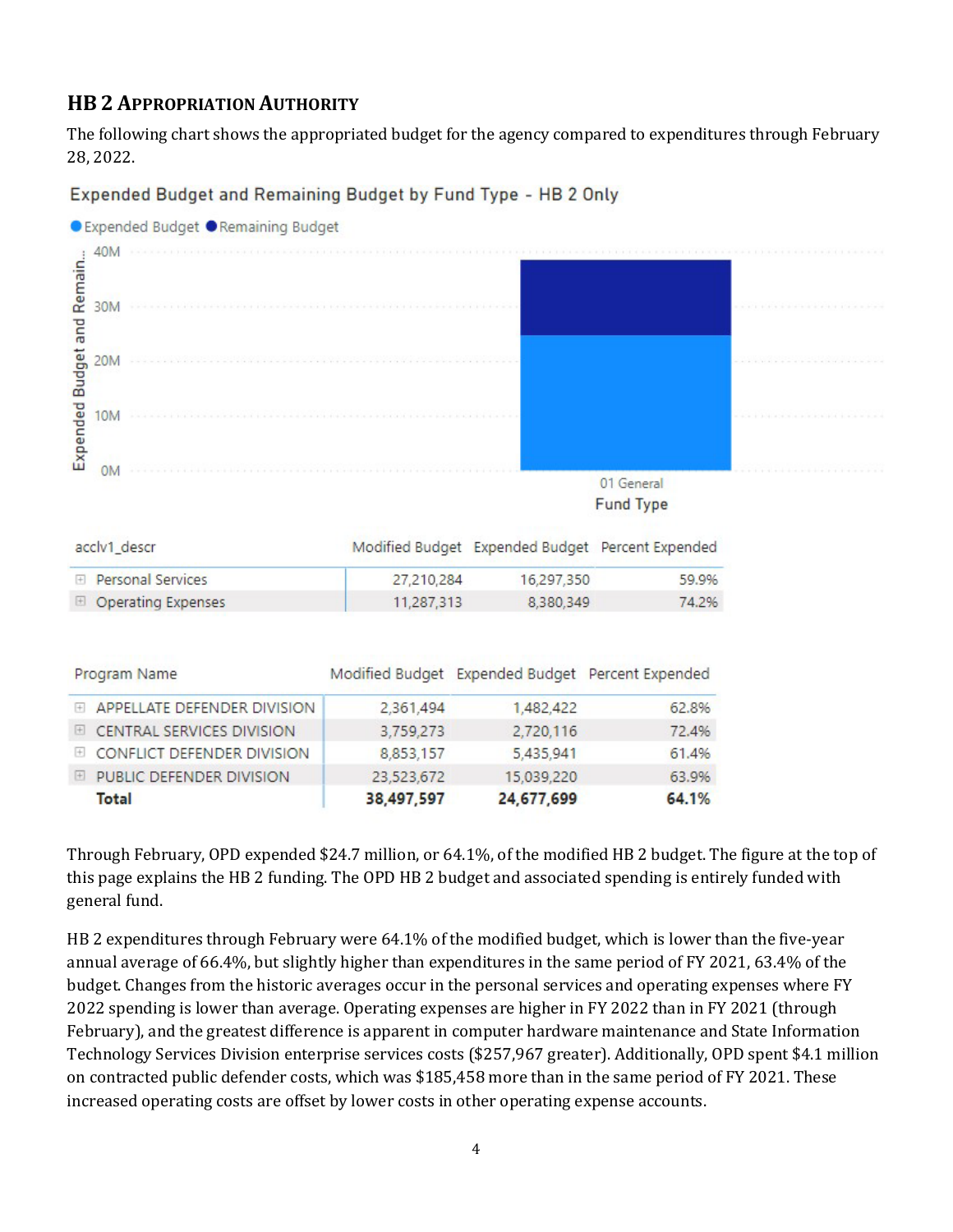The department's expenditures are weighted to personal services, accounting for 66.0% of the costs. In personal services, OPD expended \$16.3 million, of which \$12.3 million or 75.7% of the personal services budget was expended in the Public Defender Division in support of public defender services across the state.

As shown in the figure above, the Central Services Division expended 72.4% of the HB 2 modified budget. The increased spending occurred in operating expenses and was related to computer hardware maintenance, where expenditures were \$821,758 or 57.1% of the operating expenses spending in the program. Most of these costs were for continuing development of the case management system and will be moved to a capital account code once the costs are finalized.

The 2021 version of HB 2 included the following line-item appropriations that are summarized as follows:

- \$197,326 in FY 2022 for caseload growth contingencies in the Public, Appellate, and Conflict Defender Divisions
	- $\circ$  The appropriations may be expended only after the budget director certifies that the number of cases worked on meets or exceeds 0.5% growth as compared to the same quarter in the prior fiscal year
	- o The authority associated with this condition has been "unlocked", or made available, for two quarters of FY 2022
		- The authority is transferred from the contingency appropriation to the operating programs of the three divisions
		- To date, \$49,332 has been transferred to the designated divisions in each quarter, reducing the restricted appropriation by a total of \$98,663 for the year
		- The transferred authority may be expended on the divisions' normal operating costs
- \$150,000 in the Central Services Division for improvements in the case management system that is restricted to the implementation of a time keeping system
	- o OPD has expended \$103,749, or 69.2%, of this authority

## **Personal Services**

The following chart shows the filled and vacant FTE within the agency as of February 1, 2022.



In FY 2022, OPD is budgeted for 302.44 FTE. From the total FTE, the OPD had 26.00 vacant positions as of February 1, 2022. According to the data provided by the Department of Administration, Human Resources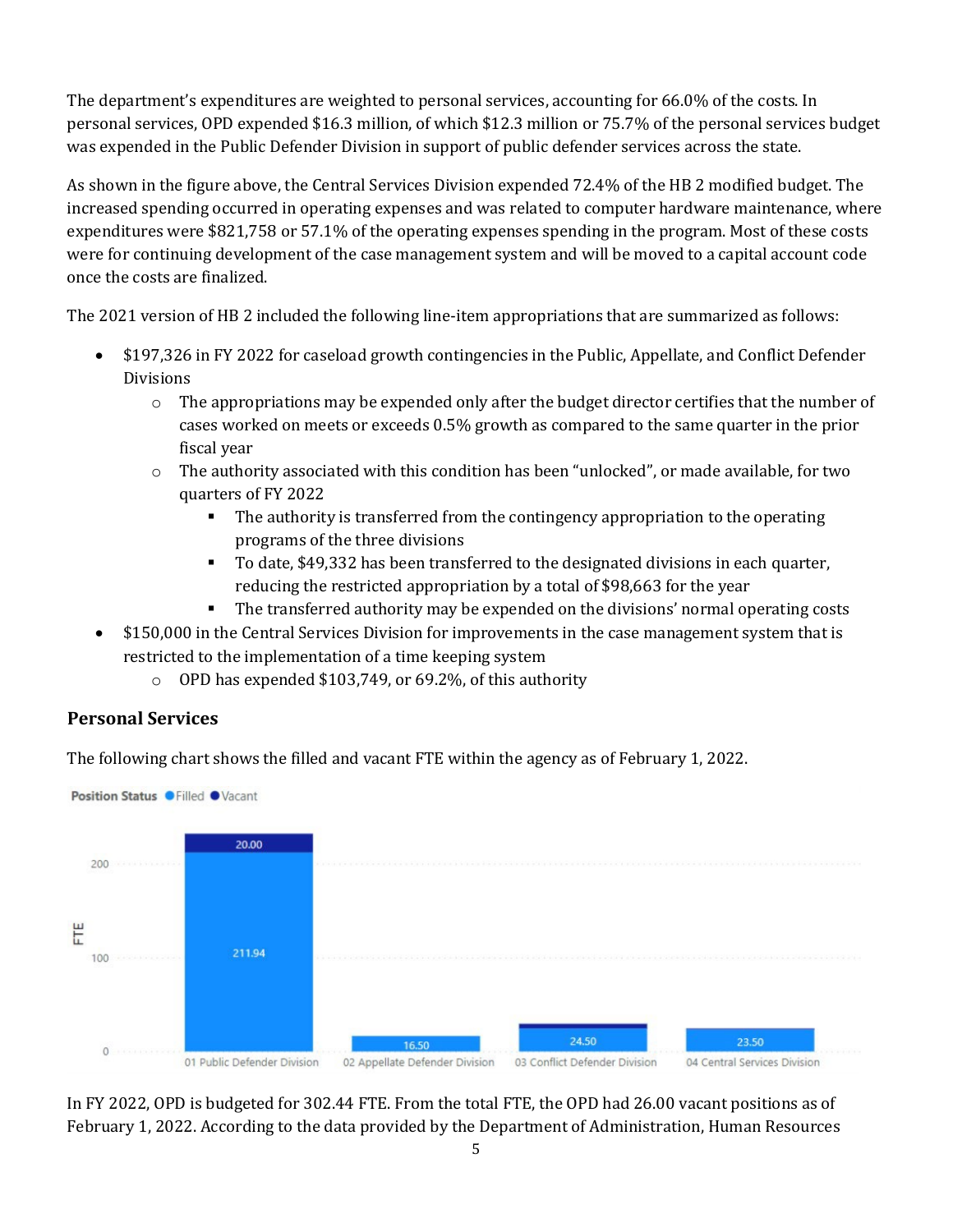

Division, 60.2% of the total FTE positions in OPD are classified as lawyers and 22, or 84.6%, of the vacant positions were classified as lawyers. The figure below illustrates the lawyer vacancies in the agency:

The chart above provides a graphic of lawyer positions in the agency. The data shows that from the 182 lawyer positions in the agency on February 1, 12.1% were vacant. Vacancies were located in offices throughout the state. According to OPD, the vacancies can impact services by delaying case assignments, shuffling clients around, delaying resolutions, increasing client stress, and directly affecting staff morale and burnout.

At the end of November, OPD received funding through ARPA to address the backlog in cases in Billings area courts. The funding was intended to hire additional FTE in Billings and provide funds for contracted legal services. While OPD was provided five additional FTE attorney positions, the wage offers were (thought to be) too low to attract qualified candidates and the positions remain vacant. According to OPD two contract related items have been put in place to utilize the ARPA funding that include:

- 1. Engaging with a firm to provide representation in the Billings Municipal Court (freeing up FTEs for other courts); and,
- 2. Increasing the contract attorney rate to \$71/hour for all matters assigned on or after January 1, 2022 in Yellowstone, Carbon, Big Horn, and Stillwater counties. This has had an immediate impact on the existing contracting pool's willingness to accept assignments and has enticed additional contractors to return to OPD's contracting pool or join for the first time. However, this has negatively affected other areas of the state where the rate remains \$56/hour.

#### **Next Steps for Personal Services Reporting**

In upcoming Quarterly Financial Reports, the LFD will begin the process of a more comprehensive look at personal services. The LFD will compare two executive "snapshots" -- July 2020 and July 2022. The analysis will